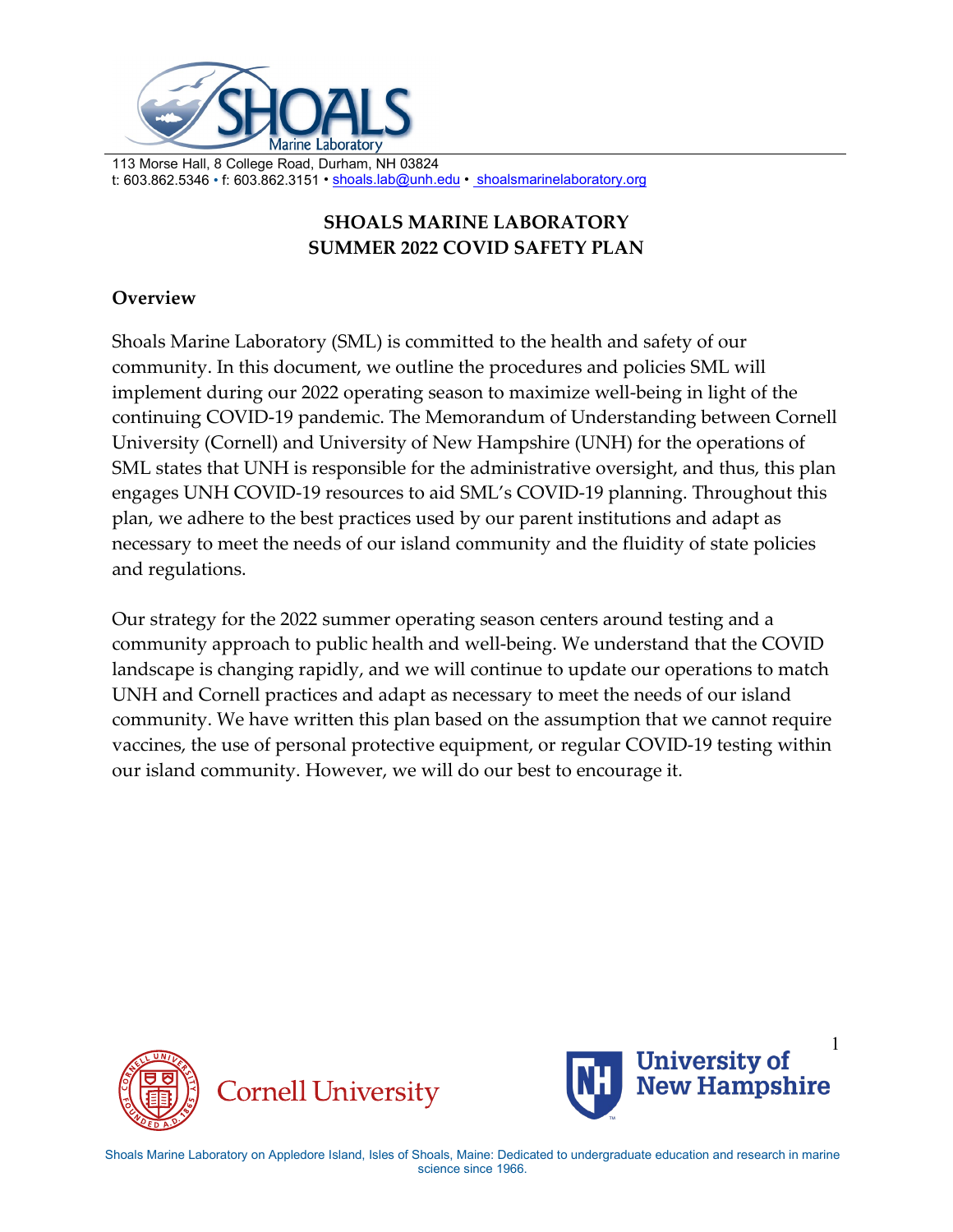

# **Pre-arrival Testing**

All participants should screen themselves for COVID-19 prior to their travel to SML's dock in Portsmouth, New Hampshire. The preferred testing method is a PCR (polymerase chain reaction) diagnostic test. We recommend scheduling your test 7 days prior to your program start date to ensure adequate time to receive test results. Please plan ahead to ensure you can obtain a test. If you test positive, please follow CDC guidelines regarding *isolation after a positive test*, including a 5-day isolation period. The University of New Hampshire also recommends testing every other day with a rapid/antigen kit at the end of your 5-day isolation period to confirm your negative status. SML requests that you contact us immediately [\(shoals.lab@unh.edu\)](mailto:shoals.lab@unh.edu) if you test positive so that we can assist with any changes in your academic/programmatic schedule.

IMPORTANT: If you had COVID-19 in the past 90 days, please DO NOT take a PCR test. Instead, obtain a negative antigen test 24 hours prior to your travel date to SML's dock in Portsmouth, NH. If you test positive, stay home, and please contact SML [\(shoals.lab@unh.edu\)](mailto:shoals.lab@unh.edu) as soon as possible.

## **COVID-19 testing at SML's dock**

SML will provide both PCR and rapid antigen testing at our dock. PCR testing will detect the presence of the COVID-19 virus's DNA material and is effective even at low viral loads. Antigen tests respond to proteins found on the surface of the virus and are most effective at higher viral loads. As outlined above, only participants who have not had COVID-19 during the 90-day period prior to your arrival at SML's dock will be allowed to participate in the PCR testing program.

This test will serve as a critical screening measure needed to keep our island population safe from COVID-19. **If you test positive via rapid antigen testing at our dock, we will test you a second time to confirm. If the second test is again positive, you will not be allowed on the boat.** Be prepared to enact your personal evacuation plan and take care to reduce your risks before your arrival at SML.



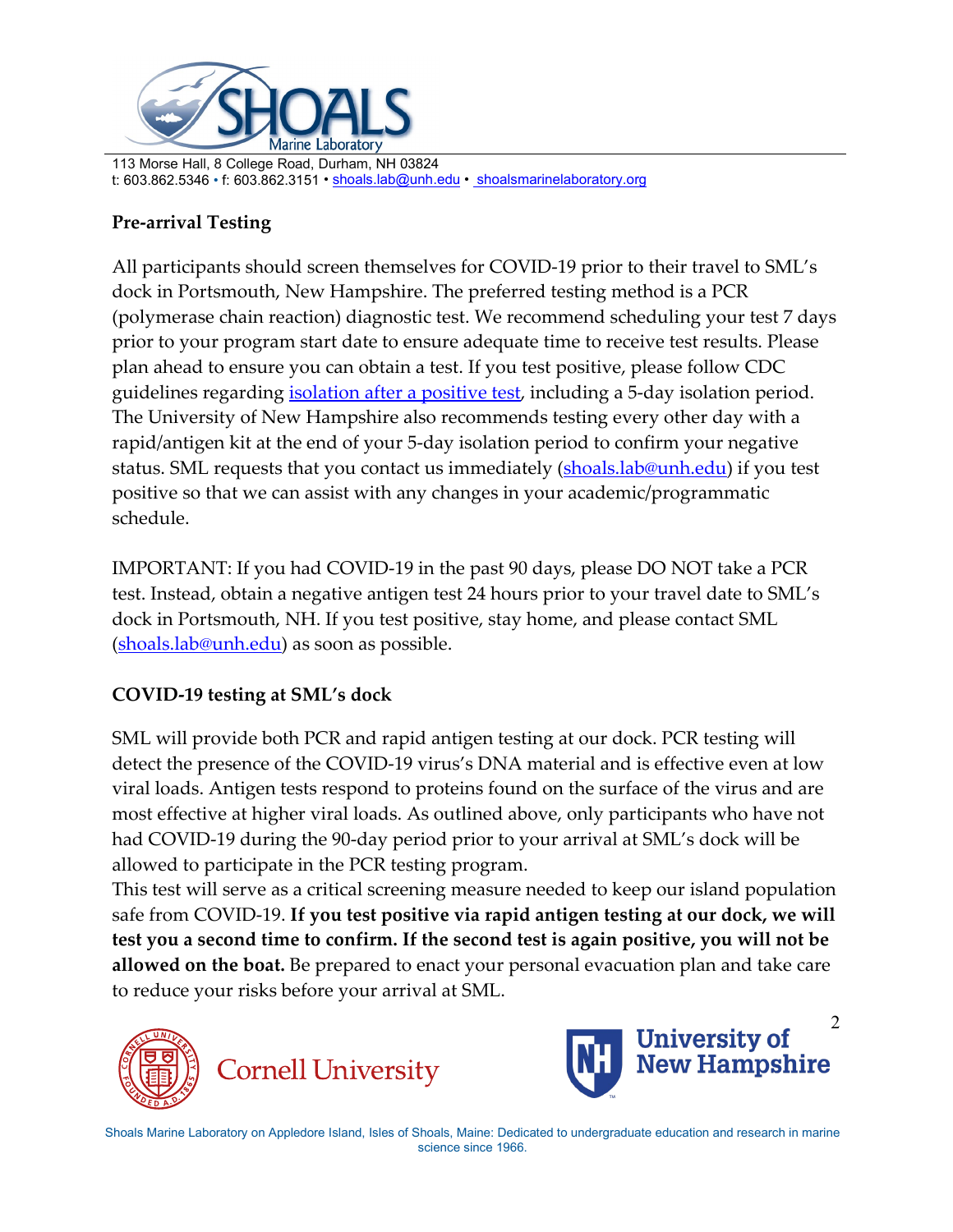

# **Personal Evacuation Plan**

All overnight visitors to SML will be required to provide an Individual COVID-19 Evacuation Plan (see our forms and waivers on our Getting to Shoals page). SML has limited quarantine housing available. Because of this, any participant who tests positive while at SML will be evacuated from Appledore Island. SML will provide quarantine housing for a maximum of 24 hours on island after which time SML will return you to the mainland.

- **For participants over the age of 18 who test positive**, this plan must include emergency contact information for a primary and secondary person who agrees to be prepared to assist you in the event of your evacuation from Appledore Island. In the event your emergency contact is unavailable, SML will assist you with hotel reservations in the Portsmouth, NH area. Costs associated with any hotel stay will be the responsibility of the participant.
- **For minors who test positive,** this plan will include emergency contact information and a required signature of the student's parent/legal guardian acknowledging they understand they are responsible for arranging a private pickup from SML's Portsmouth dock within 24 hours after receiving a positive test result.

Please note, *everyone* heading to the island will need to be dropped off and picked up at SML's dock in Portsmouth, NH. It is recommended that people dropping participants off at the dock do not leave the area until the participant is fully checked in and approved for departure. Please reference the **Getting to Shoals** page for comprehensive travel information. Failure to provide all the pre-arrival documentation and agreement to island COVID-19 procedures may result in the participant being excluded from travel to Appledore Island.

## **Island-based COVID-19 Mitigation Procedures**



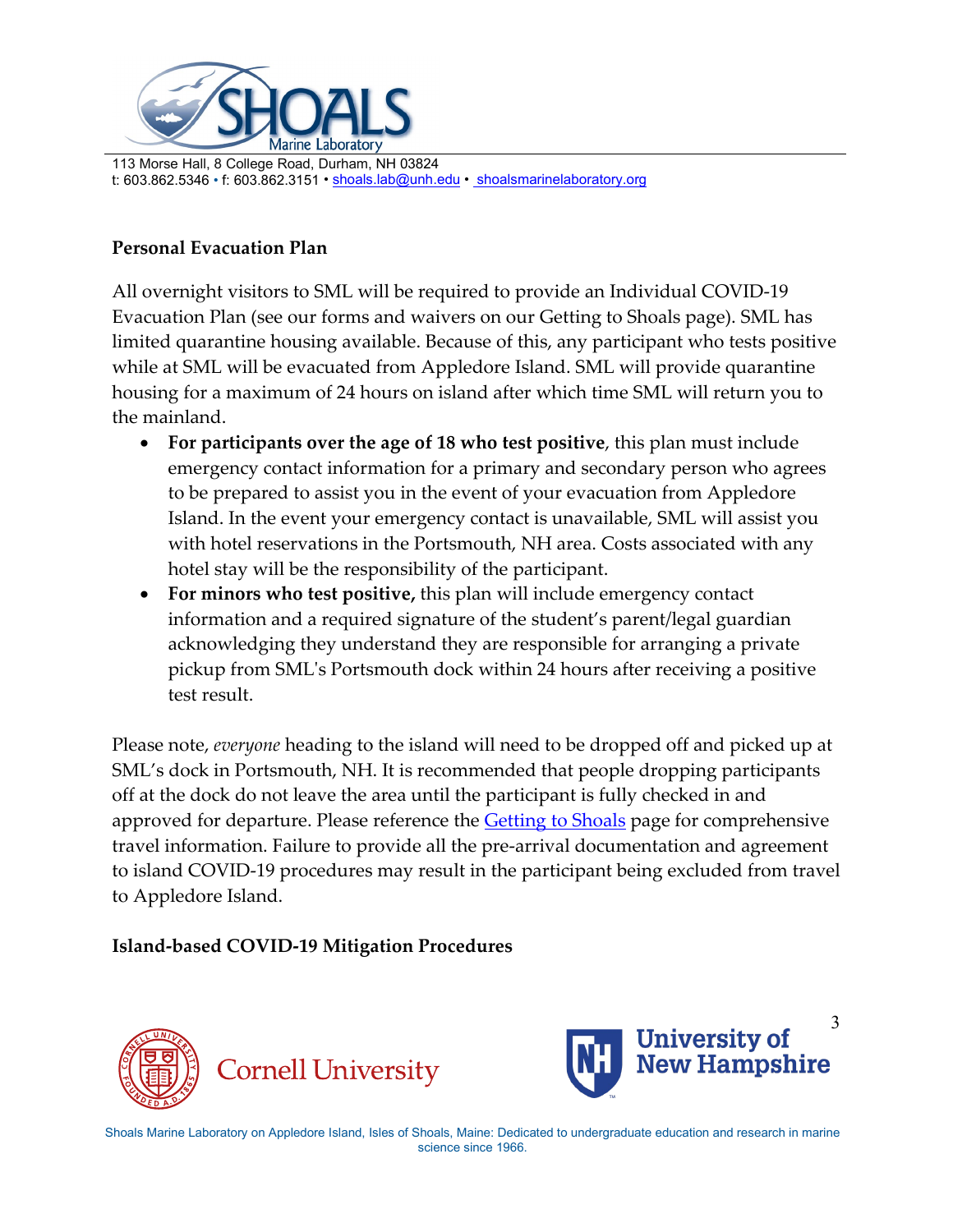

Mask Regulations – At this time (and subject to change with changing conditions), SML does not require face coverings in indoor spaces. Given the recent rise in positive COVID-19 cases both nationally and locally here in the Northeastern U.S., SML encourages all individuals to wear masks while indoors. The choice to continue masking, even when not required, is a personal one, and no one should be made to feel uncomfortable because of their choice. For program participants that are immunocompromised and/or are uncomfortable with current mask-wearing requirements to please review [CDC's recommendations for individuals.](https://nam12.safelinks.protection.outlook.com/?url=https%3A%2F%2Fwww.cdc.gov%2Fcoronavirus%2F2019-ncov%2Fscience%2Fcommunity-levels.html&data=05%7C01%7CDavid.Buck%40unh.edu%7C0284e87610774284fdcb08da2461cecc%7Cd6241893512d46dc8d2bbe47e25f5666%7C0%7C0%7C637862299734236894%7CUnknown%7CTWFpbGZsb3d8eyJWIjoiMC4wLjAwMDAiLCJQIjoiV2luMzIiLCJBTiI6Ik1haWwiLCJXVCI6Mn0%3D%7C3000%7C%7C%7C&sdata=uVuL7ek3E0H%2Fl%2B4hZ7jXEhkjPGutjSTwkdUSieekduQ%3D&reserved=0)

For people travelling to SML via public transportation (air, bus, taxi, etc.), SML also strongly encourages you to follow [CDC guidelines related to travel during the COVID-](https://www.cdc.gov/coronavirus/2019-ncov/travelers/travel-during-covid19.html)[19 pandemic.](https://www.cdc.gov/coronavirus/2019-ncov/travelers/travel-during-covid19.html) Those guidelines include:

- **Make sure you are up to date with your COVID-19 vaccines before travel.**
- Check the status of your destination's COVID-19 before traveling. The CDC's [COVID-19 by County](https://www.cdc.gov/coronavirus/2019-ncov/your-health/covid-by-county.html?ACSTrackingID=USCDC_2145-DM77207&ACSTrackingLabel=3.4.2022%20-%20COVID-19%20Data%20Tracker%20Weekly%20Review&deliveryName=USCDC_2145-DM77207) tracking system provides up-to-date information.
- Wearing a mask over your nose and mouth is recommended in indoor areas of public transportation (including airplanes) and indoors in U.S. transportation hubs (including airports).
- Do not travel if you have COVID-19 symptoms, tested positive for COVID-19, are waiting for results of a COVID-19 test, or had close contact with a person with COVID-19 and are recommended to quarantine.

Sanitation and Cleaning - All shared facilities (bathrooms, showers, dining, etc.) will be sanitized by SML staff using EPA-approved disinfectants. Communal laboratory equipment will be disinfected by teaching assistants or researchers, with oversight and instruction by SML's Lab Coordinator. Sanitation of classrooms and laboratories during changeover periods between users will be completed by SML staff, informed by SML's Programs Coordinator. Dining areas will be sanitized by SML staff after each meal period, following protocols consistent with best practices set forward by the Maine Center for Disease Control Health Inspection Program (Maine CDC HIP). Ethanol based hand sanitizer stations will be installed in all residential buildings, classrooms, and



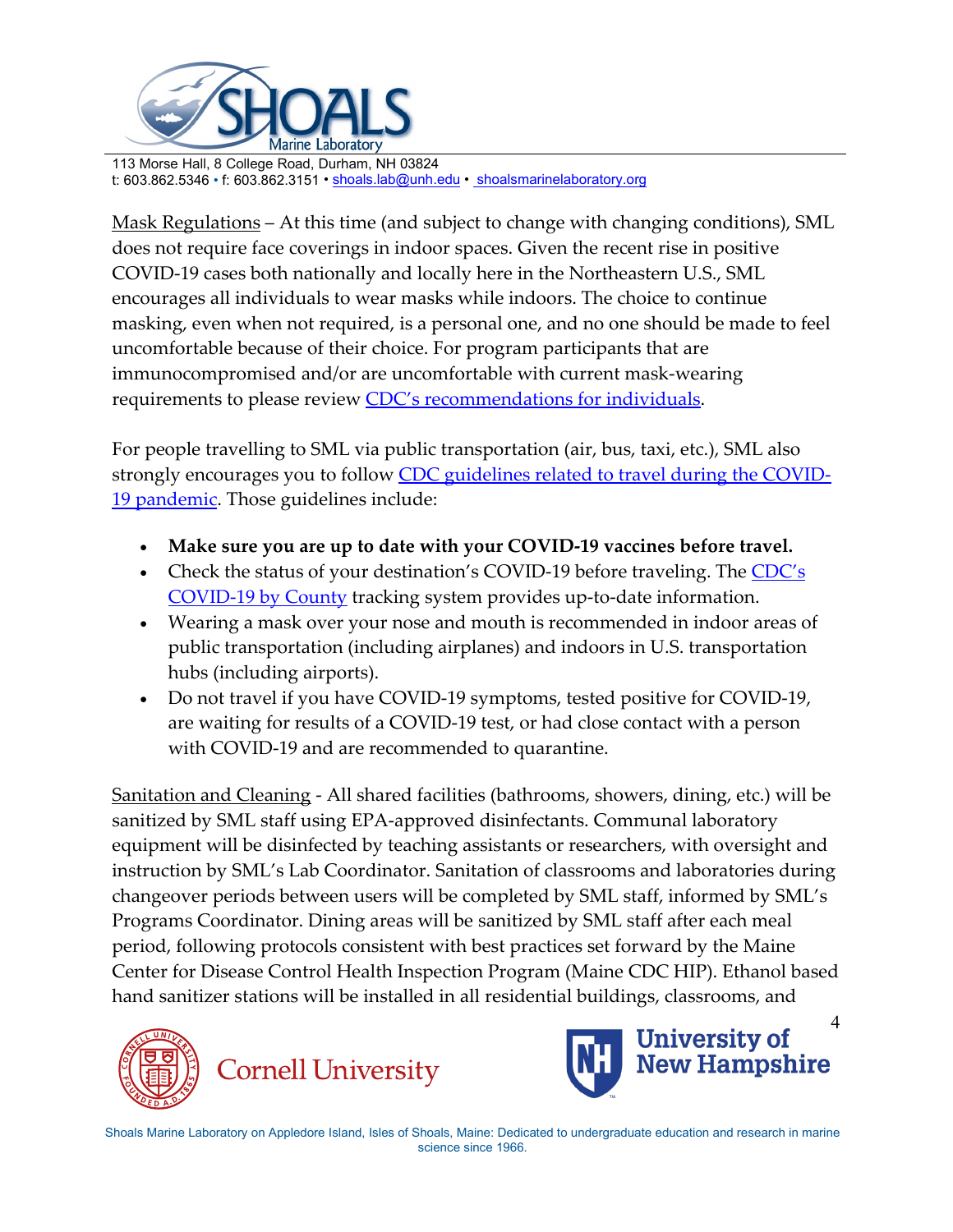

laboratories. Additionally, portable supplies of ethanol-based sanitizer will be available for use in the field and aboard SML vessels. Cleaning and sanitation of residential areas will be completed by SML's staff, informed by the SML Island Coordinator.

- Dining SML's dining hall and commercial kitchen operations are licensed by the State of Maine Health Inspection Program (HIP) and undergo routine inspection. Handwashing protocols outlined by the Maine CDC HIP will be followed by foodservice staff and by participants prior to dining. SML's commercial dishwasher utilizes bleach (sodium hypochlorite) injection in the final disinfection cycle.
- Housing, Restrooms, and Showers Maximum room occupancy will be two. Participants will bring their own bed linens and pillow. SML will provide cleaning/sanitizing supplies for participants to maintain their personal spaces. Disinfection of shower facilities will be completed by SML custodial staff on a regular basis.

## **Testing and Screening Procedures**

Rapid Testing - Antigen test kits, pulse oximeters, and non-contact thermometers will be maintained for use by SML staff to rapidly assess participants on Appledore Island and at our mainland dock facilities under the guidance of UNH Health and Wellness.

## **Communication, Isolation, and Positive Cases Procedures**

Health Assessment and Care - Decisions regarding patient care will be made in consultation with UNH Health and Wellness, utilizing the testing resources at UNH. SML staff will facilitate on-island assessments under the guidance of UNH Health & Wellness.

Island Isolation Housing – SML will maintain housing for the purposes of confirmed, suspected, or presumed COVID positive patient isolation. This space will also serve as